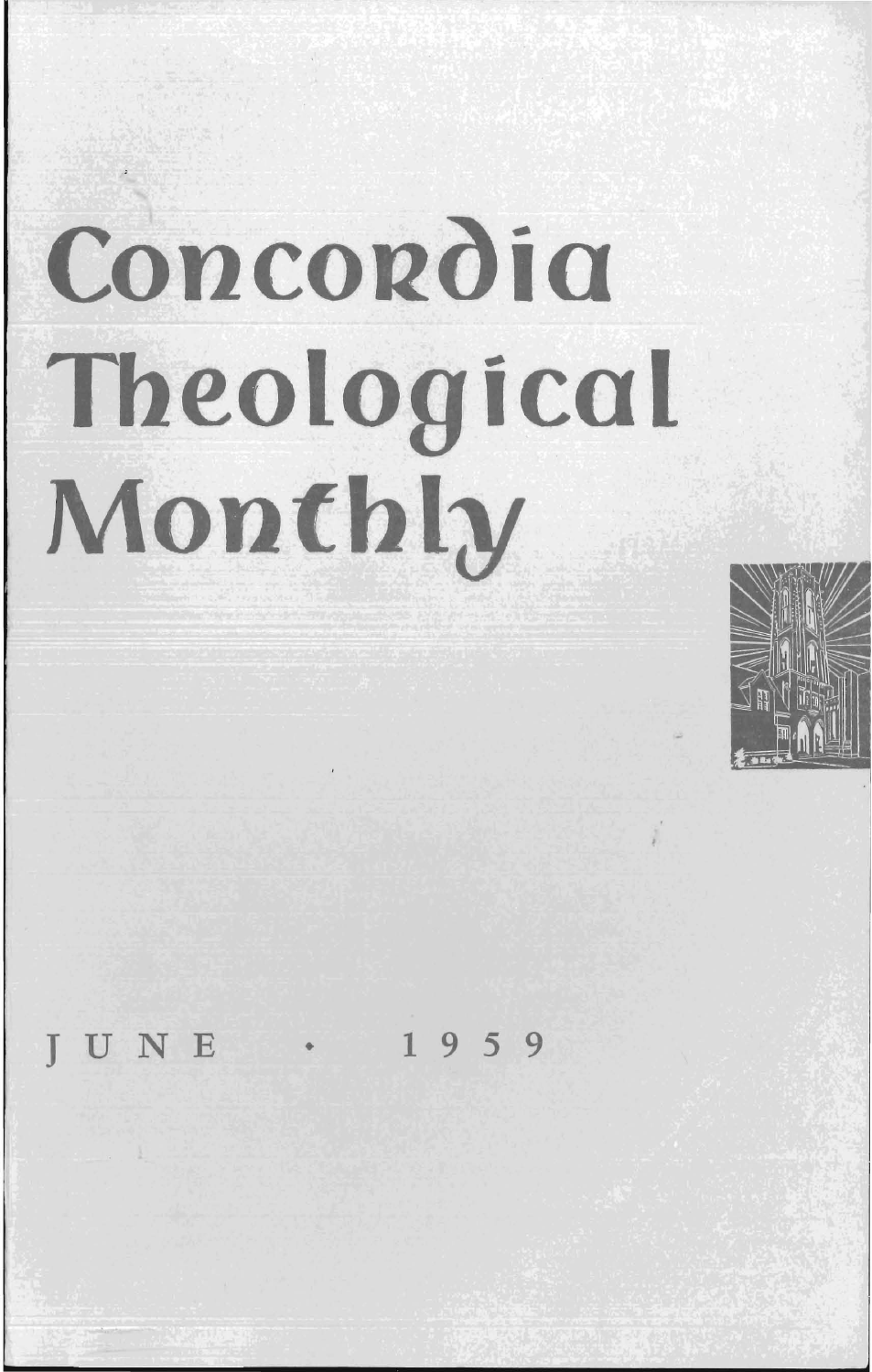## SOME EARLY PHILISTINE HISTORY

Under this heading Dr. G. A. Wainwright in *Vetus Testamentum* (January 1959) supplies additional evidence to his theory, presented in  $VT$  vi (1956), that Caphtor, the homeland of the Philistines, was in Western Cilicia, known also as Cilicia Tracheia, from where they poured over the Levant to be repulsed by Rameses III about the year 1162 B. C. and finally to settle in Philistia on the coast of Palestine. In the present article he endeavors to show, in particular, that the Philistines were Illyrians, related to the Dardanians, who are mentioned in the Egyptian records, since they belonged to a confederacy defeated by Rameses II at Kadesh, c. 1285 B. C. Strange to say, they may be linked with the Trojans as Allies. Maintaining that the Philistines were Indo-Europeans, he points out that Achish, the king of Gath, is written by the LXX 'Ayyov's, and this name he connects with Anchises, the father of Aeneas. He, moreover, suggests that the "golden mice" were sacred in the Troad to Apollo Smintheus, a god who sent disease and whose name was of pre-Greek origin. Again, the Philistines fought three men in a chariot as sometimes did the Trojans. So also Goliath's challenge to single combat is reminiscent of the heroes at Troy. While these and other evidences may not be convincing, the writer's investigation is an interesting attempt at finding out who the Philistines really were. The Bible mentions them 286 times and their land 8 times. C. R. Conder in the *International Standard Bible Encyclopaedia* reaches the conclusion that all monumental notices of the Philistines agree with the O. T. statements which make them a Semitic people who had already migrated to Philistia by the time of Abraham. Supposed discrepancies are due to mistakes made by modern archaeologists.

JOHN THEODORE MUELLER

## THE HISTORICAL ELEMENT IN THE FOURTH GOSPEL

Under this heading Prof. F. C. Grant of Union Theological Seminary, in *Religion in Life* (Winter 1958--59), maintains that recent archeological discoveries do not discredit the dating and interpretation of the Fourth Gospel current a generation ago. Comparing recent standard works on the Fourth Gospel with the Qumrân Scrolls, he finds himself at variance with the modern early dating of John's Gospel and reaches the conclusion that "the Dead Sea Scrolls do not shed much light upon the Gospels-including John-or upon the life and teaching of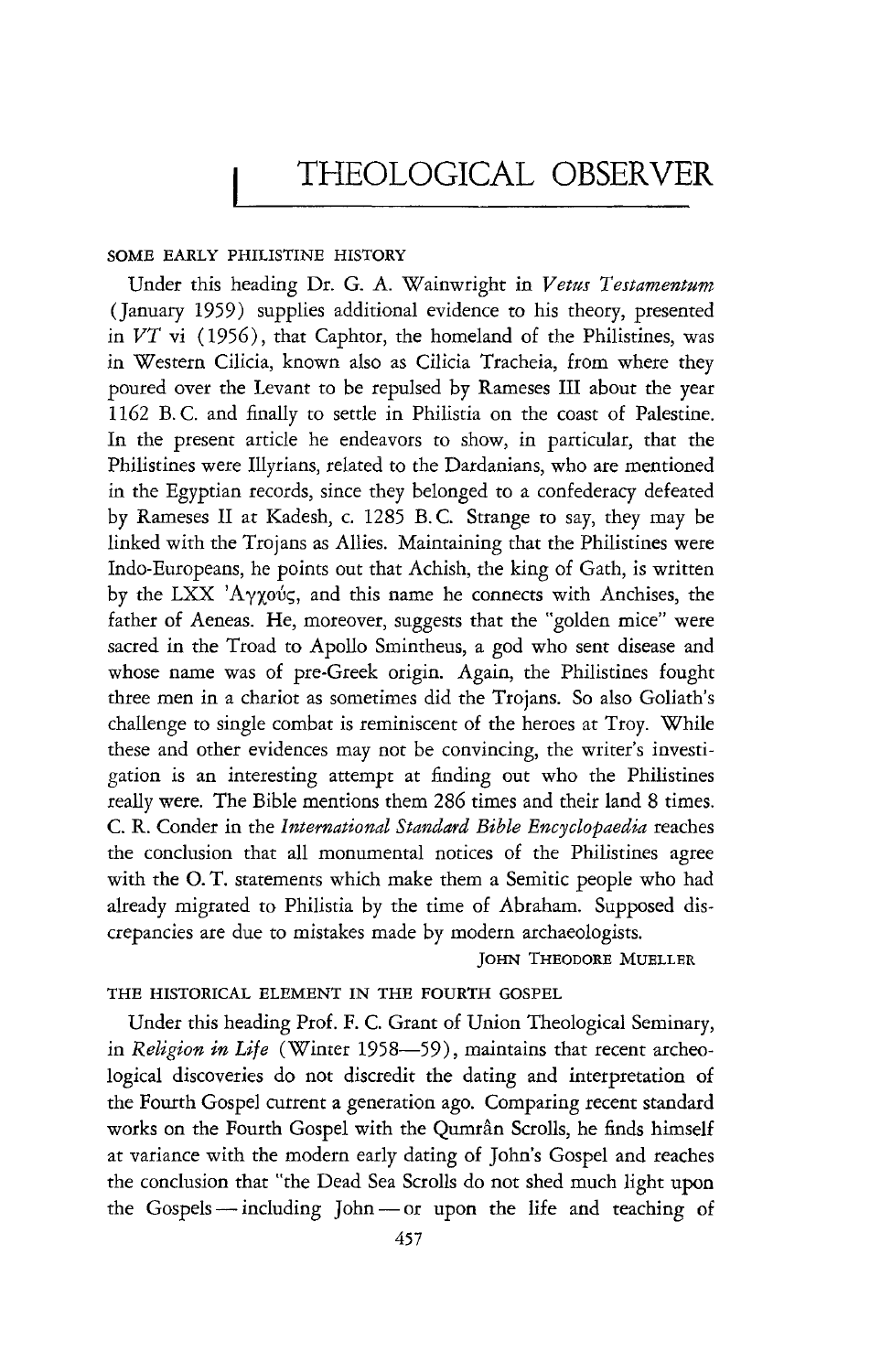Jesus." Yet they are not without value, for "they help us to realize more fully not only the great varieties in outlook to be found within first-century Judaism, and its penetration by the widespread and popular dualistic Oriental syncretism of the age, but also for the fatal political situation, from which the Qumrân monks had fled but which no Jew could escape anywhere. For eventually it overtook and destroyed not only the Jewish state and the Holy City and the sacred temple but even the remote wilderness refuge at Khirbet Qumrân." Concerning the parallels between the Dead Sea Scrolls and the Gospels he comments: "Nor must the parallels, few though fairly close as they are, close our eyes to the vast gulf which separates the Dead Sea Scrolls from the Gospels, chiefly in ethical outlook." Another comment reads: "One wonders if those who are waving banners for a 'revolution in New Testament study' (in consequence of the Qumrân finds) have ever worked through, page by page and reference by reference, such a commentary as Walter Bauer's in Lietzmann's *Handbuch zum Neuen Testament.* If one does this, it will be evident to him that the parallels found in the Dead Sea Scrolls are only a few more among hundreds, and not very close ones at that. We already knew many which are far closer than any thus far discovered at Qumrân."

JOHN THEODORE MUELLER

# LUTHERAN SEPARATION - THE OHIO STORY

Under this heading Dr. W. D. Allbeck, professor of historical theology at Hamma Divinity School, presents the geographical, linguistic, and doctrinal problems which Lutheranism faced in Ohio before, and especially after, 1818, when the Bv. Luth. Synod of Ohio and Neighboring States was organized. The geographical difficulties led the synod to be subdivided in 1831 into an Eastern and a Western District, of which the larger body became known as the Joint Synod of Ohio. In this church body a major tension was confessional, some pastors favoring the interconfessional position of the union church in Germany, while others strongly preferred firm adherence in doctrine and practice to what was called confessional Lutheranism. The first party separated to form the short-lived Tuscarawas Synod, while the second ultimately joined the Missouri Synod. The Joint Synod, however, continued, but was soon faced with the question: "What synods are Lutheran?" The answer was to include a condemnation of the General Synod, but this action the Joint Synod was reluctant to take. There was also a demand that the formula of administration in the Lord's Supper be amended by omitting the words: "Jesus said." The English liturgy, issued by the Joint Synod in 1830, used the words: "Take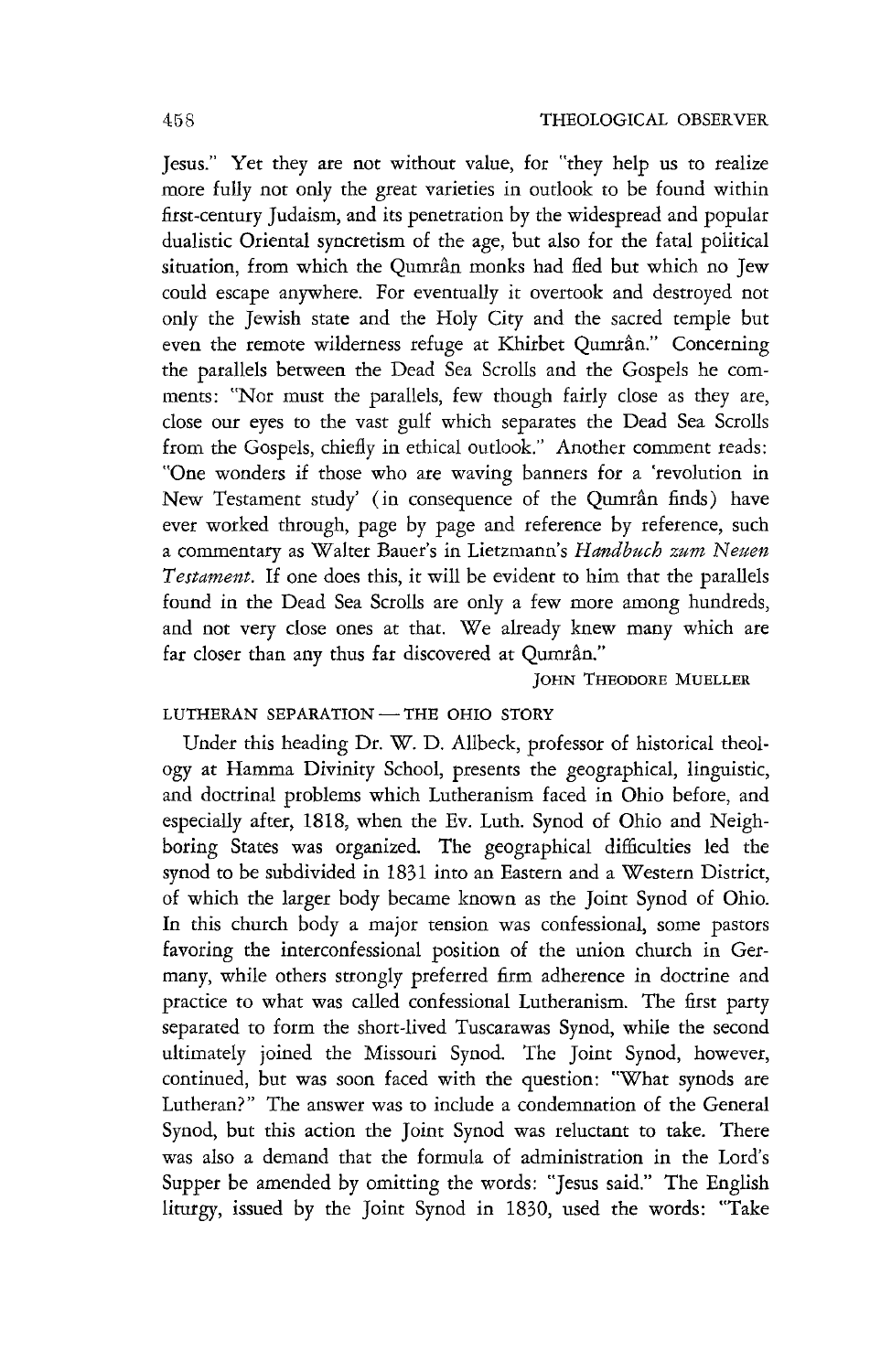and eat, this is the body of Christ." But the German liturgy adopted in 1842, in co-operation with the Ministerium of Pennsylvania and the New York Synod, read: "Jesus said, Take and eat, this is My body." The Joint Synod rejected this demand and also passed by with no action a demand that ordinands be required to pledge themselves to all the Lutheran Confessions. While the Joint Synod had no sympathy for the General Synod, *it* regarded these as demands of extremists. But a few years later the Joint Synod insisted on the Lutheran rather than the Union formula for distribution on the grounds that most of its pastors were using it. In the closing paragraph the author of the well-written article says: "The Joint Synod, standing between the General Synod and the Missouri Synod, considered itself holding the middle ground between 'pseudo-Lutheran' and 'ultra-Lutheran'! ... And though through the years both extremes have moved toward the center, there is still enough heritage of the sentiments of the past to perpetuate Lutheran separation in America."

JOHN THEODORE MUELLER

### BRIEF ITEMS FROM RELIGIOUS NEWS SERVICE

Chicago. - Representatives of three merging Lutheran bodies forming The American Lutheran Church voted here to request the new denomination at its constituting convention next year to declare altar and pulpit fellowship with the Lutheran Free Church, which has remained out of the union. A resolution adopted by the Joint Union Committee of the three groups said that the merging churches have had fellowship with the Free Church since 1930 and that "there is a mutual willingness and expectation that such relations will continue."

The American Lutheran Church, with a 2,000,000 membership, is being formed through the union of the American Lutheran Church, Evangelical Lutheran Church, and the United Evangelical Lutheran Church. It will hold its constituting convention at Minneapolis, Minn., April 22-24, and begin functioning by Jan. 1, 1961.

Participation in the merger has twice been rejected by the Free Church by narrow margins in congregational referenda. The union question, however, is expected to be considered again by the Free Church at its annual conference in 1961.

Church bodies in agreement on all major points of doctrine who maintain altar and pulpit fellowship permit their pastors to exchange pulpits and their communicants to receive Holy Communion in one another's congregations.

*Chicago.* - A University of Chicago theology professor and Bible expert said here that the so-called Gospel of Thomas, containing 114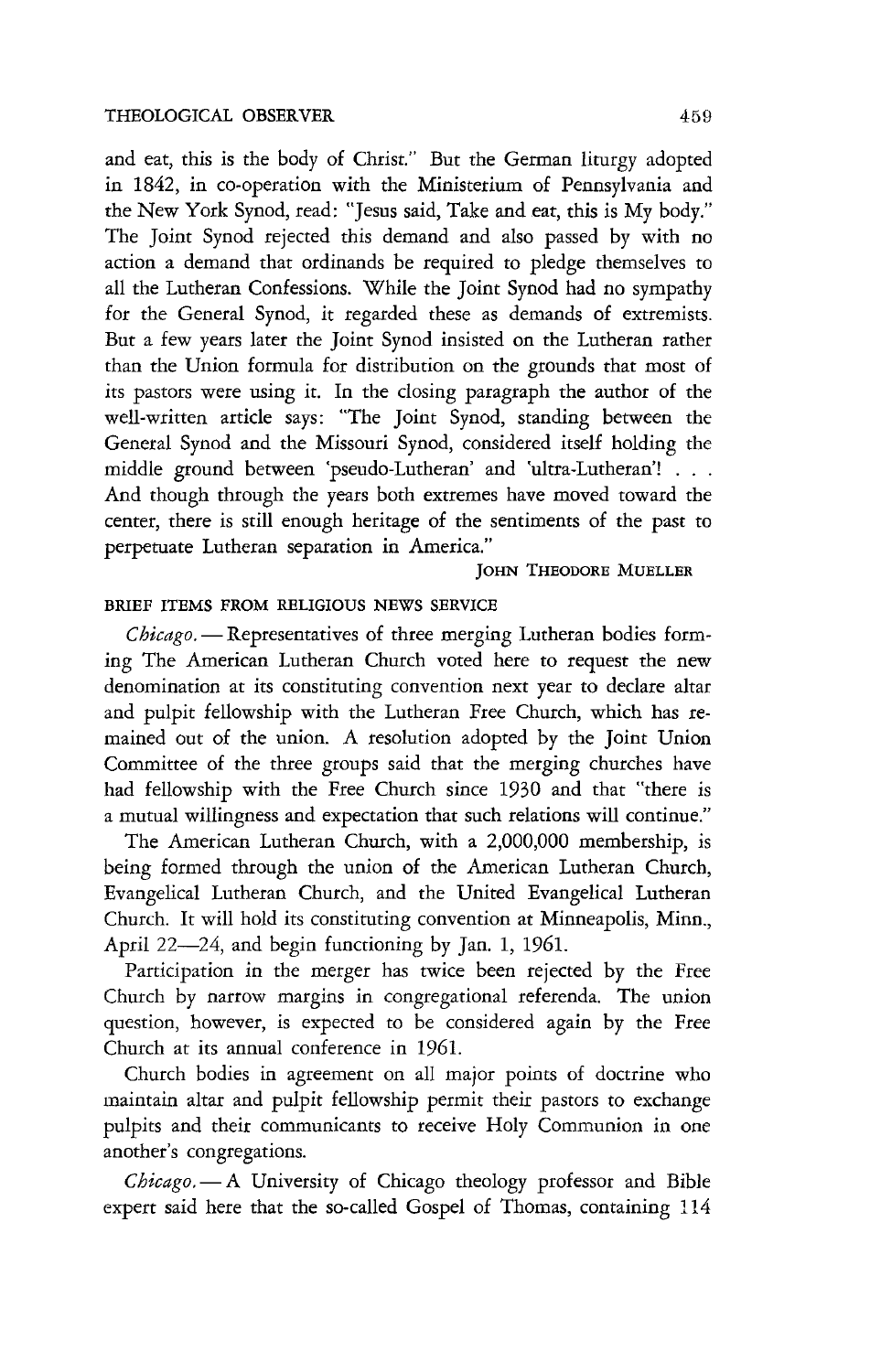sayings attributed to Christ, was "compiled in antiquity" by members of a non-Christian sect called the Naassenes. Dr. Robert M. Grant said he based his contention on the similarities between the writings of the Coptic-language manuscript and those of the Naassenes, whose name is derived from the Hebrew "Naas," meaning "snake."

For instance, he said, there's a saying found in both sources that begins: "In the days when you ate the dead. . .." This is an unlikely quotation to attribute to Jesus, he pointed out.

Discovery of the "Gospel of Thomas" was reported recently by Dr. Oscar Cullmann, visiting professor from the Sorbonne in Paris at Union Theological Seminary in New York. He said the manuscript was found in a tomb in upper Egypt in 1946 and is comparable in importance to the Dead Sea Scrolls and of great significance to students of the New Testament. Dr. Cullmann also said the document includes hitherto unknown sayings of Christ, along with "obviously Gnostic material." He did not attribute its source to the Naassenes.

In questioning the authenticity of the gospel as a "truly Christian writing," Dr. Grant said the Naassenes were a Gnostic sect which sought to include Christianity "in a speculative philosophic synthesis of religion, philosophy, ascetic ethics and various mystic rituals." He said Christianity was just one element among many others in the Gnosticism movement.

Dr. Grant said the Naassenes had a habit of borrowing what they wanted from the New Testament, mixing portions of the Scriptures to suit their purposes and adding their own ideas. "New documents are always exciting," he added, "but in the long run they are not necessarily important."

*New York.-A* committee of 10 clergymen and physicians has been appointed by the United Lutheran Church in America to study "the entire field of anointing and healing." A report on its study will probably be made by the committee at the 22d biennial convention of the church at Atlantic City, N. J., Oct. 13-20, 1960.

Selected by the church's executive board, the committee was named in response to a directive of the 1958 convention of the church at Dayton, Ohio. A resolution at that convention noted "there is widespread interest in the field of anointing and healing" and "there are many questions in the mind of the church relative to this subject."

*New York.* - The first Chinese-American pastor in The Lutheran Church - Missouri Synod was ordained at True Light Lutheran Church here. He is 27-year-old Dwight Ong, who was graduated last year from the denomination's Concordia Theological Seminary, St. Louis, Mo.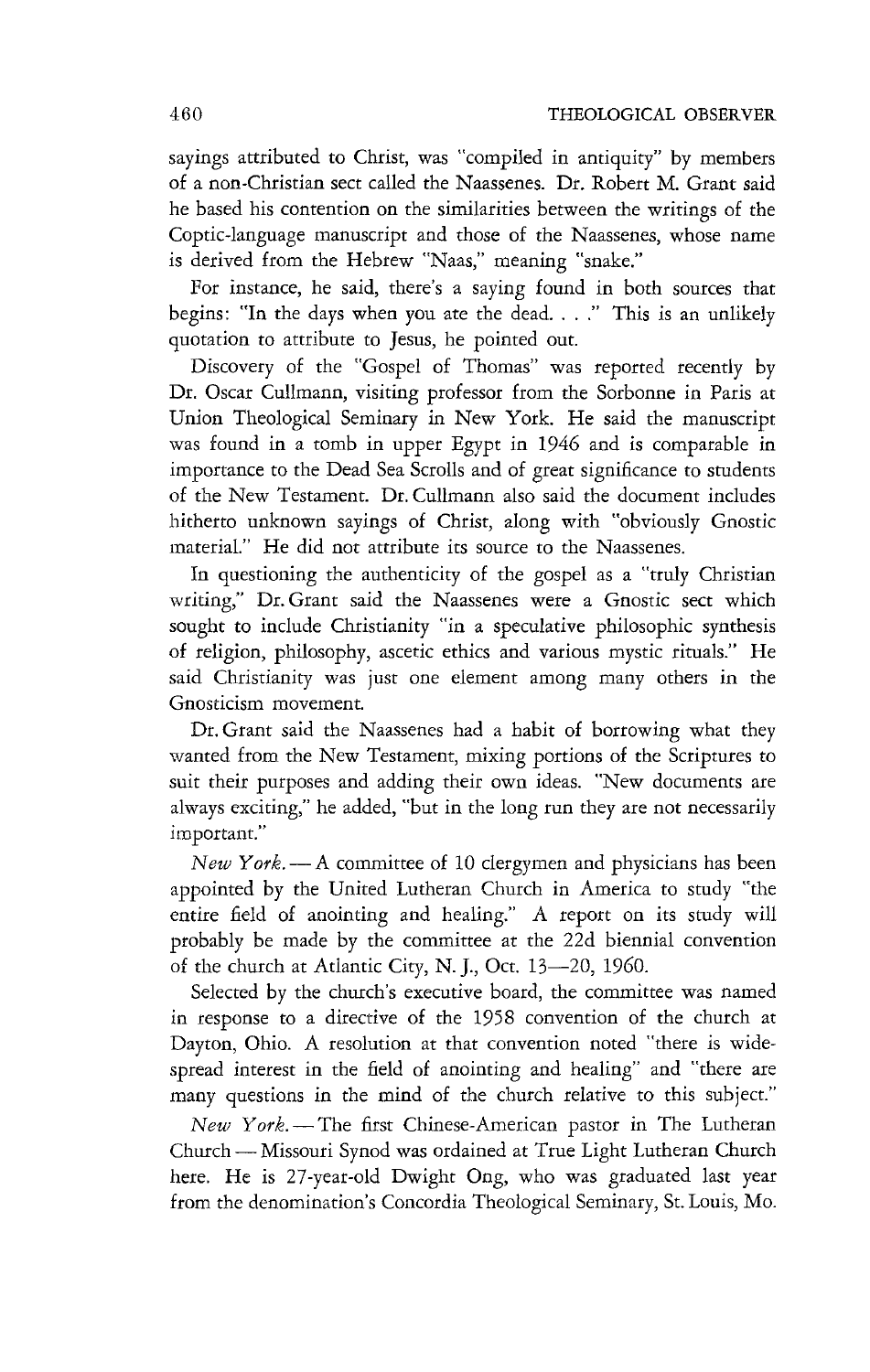Born in New York, Mr.Ong has been a member of the True Light Congregation in Chinatown for more than 20 years. He has been assigned to Immanuel Lutheran Church, Burns, Wyo.

Vatican City. - Thousands of Rome motorists knelt beside their trucks and automobiles in St. Peter's Square to receive a blessing imparted on them and their vehicles by Pope John XXIII. Joined by a huge throng of pilgrims, the drivers heard a brief talk in which the pontiff called for greater "discipline on the roads" to reduce the increasing number of traffic accidents in Italy. Pope John spoke from an open window of his private study on the third floor of the Vatican Palace. The motorists had previously held a rally at the Coliseum and attended Mass at the nearby church of St. Francis of Rome, a 15thcentury mystic whom many of Rome's motorists regard as their patron.

The drivers' vehicles were also blessed by Domenico Cardinal Tardini, Vatican secretary of state, at the Coliseum rally. Every year before Easter the Rome Automobile Club asks a cardinal to bless its members' cars. This year the Pope gave an additional blessing. Among the vehicles blessed were municipal fire engines which were driven in the long cortege of trucks and automobiles that drove across the city from the Coliseum to St. Peter's Square. Firemen rode atop their ladders as the sound of sirens and horns resounded through the Sunday streets.

### BRIEF ITEMS FROM NATIONAL LUTHERAN COUNCIL

*New York.* - Lutheran bishops of Denmark, Norway, and Sweden expressed their views on Pope John XXIII's call for an ecumenical council, in a recent news release received here from the Northern countries. According to the report, the pope's announcement has caused considerable attention and has been widely commented on in the Scandinavian countries.

Bishop H. Fuglsang-Damgaard, bishop of Copenhagen and primate of the Church of Denmark, was quoted as saying: "So often - and rightly-we have expressed regret that the Roman Catholic Church does not take part in the ecumenical co-operation that we cannot but feel joy at the spreading of the ecumenical idea. For this reason I consider the action of Pope John XXIII a step forward. During his short papacy he has shown a democratic and popular understanding, and this fact further supports the hope that real debates are contemplated and not just a dictate from Rome. The initiative of the Pope opens up new perspectives and may become an important step on the road toward the unity of the church."

The *Kristeligt Dagblad,* Copenhagen, described the action of the